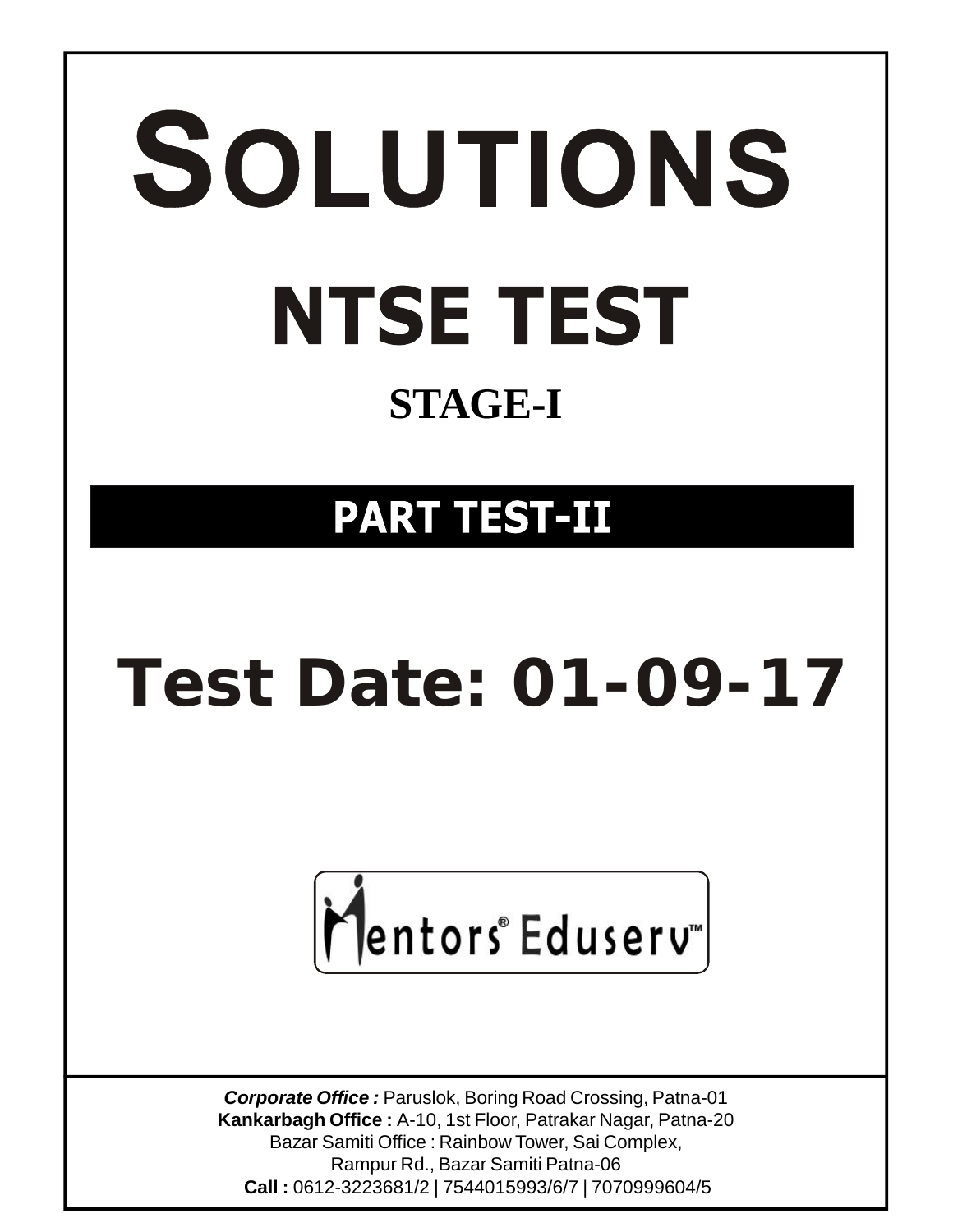|    | <b>MENTAL ABILITY</b> |     |     |         |           |     |     |     |     |           |           |         |     |
|----|-----------------------|-----|-----|---------|-----------|-----|-----|-----|-----|-----------|-----------|---------|-----|
| 1. | (D)                   | 2.  | (C) | 3.      | (C)       | 4.  | (A) | 5.  | (C) | 6.        | (A)       | 7.      | (C) |
| 8. | (B)                   | 9.  | (A) |         | 10. $(B)$ | 11. | (A) | 12. | (C) |           | 13. $(C)$ | 14. (B) |     |
|    | 15. $(C)$             | 16. | (C) | 17. (A) |           | 18. | (D) | 19. | (D) | 20. (C)   |           | 21. (D) |     |
|    | 22. (D)               | 23. | (A) |         | 24. (D)   | 25. | (B) | 26. | (D) | 27.       | (B)       | 28. (A) |     |
|    | 29. (C)               | 30. | (C) | 31. (A) |           | 32. | (A) | 33. | (D) | 34. $(C)$ |           | 35. (A) |     |
|    | $36.$ (B)             | 37. | (C) |         | 38. (C)   | 39. | (B) | 40. | (A) | 41.       | (A)       | 42. (B) |     |
|    | 43. (C)               | 44. | (A) |         | 45. (B)   | 46. | (D) | 47. | (C) | 48.       | (B)       | 49. (D) |     |
|    | 50. (D)               |     |     |         |           |     |     |     |     |           |           |         |     |
|    | <b>ENGLISH</b>        |     |     |         |           |     |     |     |     |           |           |         |     |

| 51. (C)  |                                 |     | 52. (C) |                                                                                             | 53. (D)   | 54. | (D) | 55. (D) |           | 56. | (D) |     | 57. (C) |
|----------|---------------------------------|-----|---------|---------------------------------------------------------------------------------------------|-----------|-----|-----|---------|-----------|-----|-----|-----|---------|
| 58.      | (A)                             |     | 59. (D) |                                                                                             | 60. $(C)$ | 61. | (C) |         | 62. (B)   | 63. | (D) | 64. | (B)     |
| 65.      | (D)                             | 66. | (A)     |                                                                                             | 67. (B)   | 68. | (D) |         | 69. (C)   | 70. | (D) | 71. | (C)     |
| 72.      | (B)                             | 73. | (D)     |                                                                                             | 74. (A)   | 75. | (B) |         | 76. (B)   | 77. | (A) | 78. | (D)     |
| 79. (B)  |                                 |     | 80. (C) |                                                                                             | 81. (B)   | 82. | (A) |         | 83. (D)   | 84. | (B) | 85. | (C)     |
| 86. (A)  |                                 |     | 87. (C) |                                                                                             | 88. (D)   | 89. | (D) |         | 90. $(C)$ | 91. | (D) | 92. | (D)     |
| 93. (B)  |                                 |     | 94. (D) |                                                                                             | 95. (C)   | 96. | (C) |         | 97. (B)   | 98. | (B) |     | 99. (B) |
| 100. (A) |                                 |     |         |                                                                                             |           |     |     |         |           |     |     |     |         |
|          | <b>SCHOLASTIC APTITUDE TEST</b> |     |         |                                                                                             |           |     |     |         |           |     |     |     |         |
|          | 101. $(B)$                      |     |         |                                                                                             |           |     |     |         |           |     |     |     |         |
|          | Use right hand curl rule.       |     |         |                                                                                             |           |     |     |         |           |     |     |     |         |
|          | 102. $(B)$                      |     |         |                                                                                             |           |     |     |         |           |     |     |     |         |
|          | Conceptual.                     |     |         |                                                                                             |           |     |     |         |           |     |     |     |         |
|          | 103. $(C)$                      |     |         |                                                                                             |           |     |     |         |           |     |     |     |         |
|          |                                 |     |         | Magnetic field at 0 due to straight wires is zero.                                          |           |     |     |         |           |     |     |     |         |
|          |                                 |     |         |                                                                                             |           |     |     |         |           |     |     |     |         |
|          |                                 |     |         | and $B_1 = \frac{\mu_0 i}{4r_1}$ , $\otimes$ $B_2 = \frac{\mu_0 i}{4r^2}$ , $\otimes$       |           |     |     |         |           |     |     |     |         |
|          |                                 |     |         | $B_0 = B_1 + B_2 = \frac{\mu_0 i}{4} \left( \frac{1}{r_1} + \frac{1}{r_2} \right), \otimes$ |           |     |     |         |           |     |     |     |         |
|          | 104. (D)                        |     |         |                                                                                             |           |     |     |         |           |     |     |     |         |
|          |                                 |     |         |                                                                                             |           |     |     |         |           |     |     |     |         |

# **SCHOLASTIC APTITUDE TEST SCHOLASTIC APTITUDE**<br> **(B)**<br>
Use right hand curl rule.<br> **(C)**<br>
Magnetic field at 0 due to straight wires is zero.<br>
Magnetic field at 0 due to straight wires is zero.<br>
and  $B_1 = \frac{\mu_0 i}{4r_1}$ ,  $\otimes$   $B_2 = \frac{\mu_0 i}{4r^2}$ , **SCHOLASTIC APTITUDE TEST**<br>
Pright hand curl rule.<br>
Receptual.<br>
SCHOLASTIC APTITUDE TEST<br>
Receptual.<br>
Series is zero.<br>
<br>
Pright and 0 due to straight wires is zero.<br>
<br>
<br>  $\frac{Q_{f_1}^{f_1}}{Q_{f_1}^{f_1}}$ <br>  $B_1 = \frac{\mu_0 i}{4r_1}$ ,

#### **101. (B)**

#### **102. (B)**

#### **103. (C)**

$$
\underbrace{\qquad \qquad }_{\text{out}_{\mathbf{z}}}
$$

Magnetic field at 0 due to straight wires is zero.

\nand B<sub>1</sub> = 
$$
\frac{\mu_0 i}{4 r_1}
$$
,  $\otimes$  B<sub>2</sub> =  $\frac{\mu_0 i}{4 r^2}$ ,  $\otimes$   
\nB<sub>0</sub> = B<sub>1</sub> + B<sub>2</sub> =  $\frac{\mu_0 i}{4} \left( \frac{1}{r_1} + \frac{1}{r_2} \right)$ ,  $\otimes$   
\n(D)\nKE =  $\frac{1}{2}$ mv<sup>2</sup>

Conceptual.  
\n(C)  
\nMagnetic field at 0 due to straight wires is a  
\nand B<sub>1</sub> = 
$$
\frac{\mu_0 i}{4r_1}
$$
,  $\otimes$  B<sub>2</sub> =  $\frac{\mu_0 i}{4r^2}$ ,  $\otimes$   
\nB<sub>0</sub> = B<sub>1</sub> + B<sub>2</sub> =  $\frac{\mu_0 i}{4} \left( \frac{1}{r_1} + \frac{1}{r_2} \right)$ ,  $\otimes$   
\n(D)  
\nKE =  $\frac{1}{2}$ mv<sup>2</sup>  
\norate Office : Parus Lok Complex, Plot No. (2612-

$$
KE = \frac{1}{2}mv^2
$$

Corporate Office : Parus Lok Complex, Plot No.-136/137, Boring Road Crossing, **Mentors Eduserv Patna - 800001, Ph. No. : 0612-6567315, 310, 2540037**

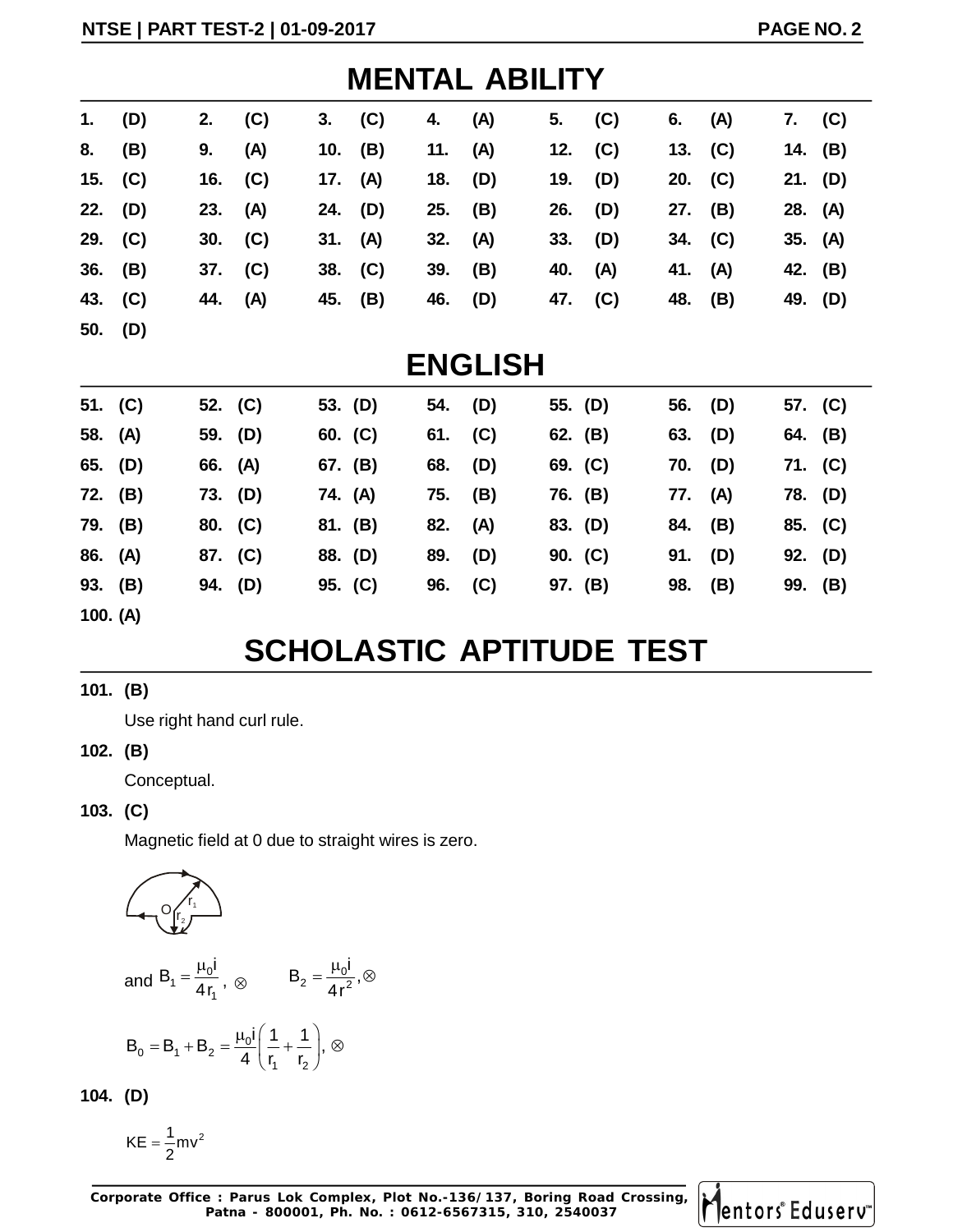**1** PART TEST-2 | 01-09-2017

\n
$$
v = \sqrt{\frac{2KE}{m}} = \sqrt{\frac{2 \times 10^6 \times 1.6 \times 10^{-19}}{1.67 \times 10^{-27}}} = 2 \times 10^7
$$
\nNow, F = BqV = 2.5 × 1.6 × 10<sup>-19</sup> × 2 × 10<sup>7</sup> = 8 × 10<sup>-12</sup> N

\n**(D)**

\n
$$
\frac{\text{A}^T}{T} = \frac{1}{\sqrt{1.5}} = 40 \text{ N}
$$

Now,  $F = BqV = 2.5 \times 1.6 \times 10^{-19} \times 2 \times 10^7 = 8 \times 10^{-12} N$ 

**105. (D)**

$$
\frac{\mathbf{A}^{T_2}}{\mathbf{A}_0} T_2 = 40 \text{ N}
$$
\n
$$
\frac{\mathbf{A}^{T_2}}{\mathbf{A}_0} T_1 = 40 - 20 \text{ N}
$$
\n
$$
\frac{\mathbf{A}^{T_2}}{\mathbf{A}_0} = 20 \text{ N}
$$

**106. (D)**

$$
\begin{array}{c}\nN' \\
\hline\n\uparrow \\
\downarrow \\
0.5 \text{ g}\n\end{array}
$$

$$
6=0.5\;a
$$

$$
a = 12 \text{ m/s}^2
$$

#### **107. (C)**

Direction of current changes every half revoluation.

**108. (D)**

Conceputal.

**109. (D)**

$$
T_{\gamma_2} = \frac{0.693}{\lambda}
$$

N  
\nA  
\na  
\n0.5 g  
\n6= 0.5 a  
\na = 12 m/s<sup>2</sup>  
\n(C)  
\nDirection of current changes every half revolution.  
\n(D)  
\nConceptal.  
\n(D)  
\n
$$
T_x = \frac{0.693}{\lambda}
$$
  
\n $T_x = \frac{0.693}{4.28 \times 10^{-4}} = 1619.15$  yrs = 1620 yr  
\n(B)  
\nConceptal  
\n(B)

**110. (B)**

**Conceputal** 

#### **111. (B)**

20-0.3 d

\na = 12 m/s<sup>2</sup>

\n(C)

\nDirection of current changes every half revolution.

\n(D)

\nConceptal.

\n(D)

\n
$$
T_{\frac{v}{2}} = \frac{0.693}{\lambda}
$$

\n
$$
T_{\frac{v}{2}} = \frac{0.693}{4.28 \times 10^{-4}} = 1619.15 \text{ yrs} = 1620 \text{ yr}
$$
\n(B)

\nConceptal

\n(C)

\nConceptal

\n(D)

\nForce is  $F = \frac{\text{change of momentum}}{\text{time}} = \frac{\text{impulse}}{\text{time}}$ 

\nthe change of momentum of the bullet is

\nimpulse =  $V_m - (-V) \, \text{m} = 2 \, \text{V/m} = 2 \, \text{V} \times 0.005 \, \text{kgm/s}$ 

\nEquation (20.11)

\nEquation (20.12)

\nEquation (20.13)

\nEquation (20.14)

\nEquation (20.15)

\nEquation (20.16)

\nEquation (20.17)

\nEquation (20.19)

\nEquation (20.10)

\nEquation (20.11)

\nEquation (20.12)

\nEquation (20.13)

\nEquation (20.14)

\nEquation (20.15)

\nEquation (20.16)

\nEquation (20.17)

\nEquation (20.19)

\nEquation (20.11)

\nEquation (20.12)

\nEquation (20.13)

\nEquation (20.14)

\nEquation (20.15)

\nEquation (20.16)

\nEquation (20.17)

\nEquation (20.19)

\nEquation (20.11)

\nEquation (20.12)

\nEquation (20.13)

\nEquation (20.14)

\nEquation (20.15)

\nEquation (2

the change of momentum of the bullet is

impulse = V $_{\sf m}$  – (–V) m = 2 Vm = 2 V  $\times$  0.005 kgm/s

anges every half revoluation.<br>
19.15 yrs = 1620 yr<br>
time  $\frac{1}{\text{time}} = \frac{\text{impulse}}{\text{time}}$ <br>
tum of the bullet is<br>  $t = 2 \text{ Vm} = 2 \text{ V} \times 0.005 \text{ kgm/s}$ <br>
time of impact of 1 bullet is 0.01s, then the force is<br>
1) N and assuming that the time of impact of 1 bullet is 0.01s, then the force is

 $F = (2 \vee \times 0.005 / 0.001) N$ 

now net weight  $=$  Force of find  $v$ :

0.01 kg  $\times$  9.81 m/s<sup>2</sup> = (2  $\times$  0.0005 kg/ 0.01 s) V  $\Rightarrow$   $\boxed{v = 0.098 \text{ m/s}}$ 

Corporate Office : Parus Lok Complex, Plot No.-136/137, Boring Road Crossing, **Continued By Part Constitution A Patna - 800001, Ph. No. : 0612-6567315, 310, 2540037** 1619.15 yrs = 1620 yr<br>  $\frac{1}{2}$  of momentum =  $\frac{1}{2}$  impulse<br>  $\frac{1}{2}$  immediating the bullet is<br>  $m = 2 \text{ Vm} = 2 \text{ V} \times 0.005 \text{ kg/m/s}$ <br>
the time of impact of 1 bullet is 0.01s, then the force is<br>  $2001 \text{ N}$ <br>  $= (2 \times 0$ 



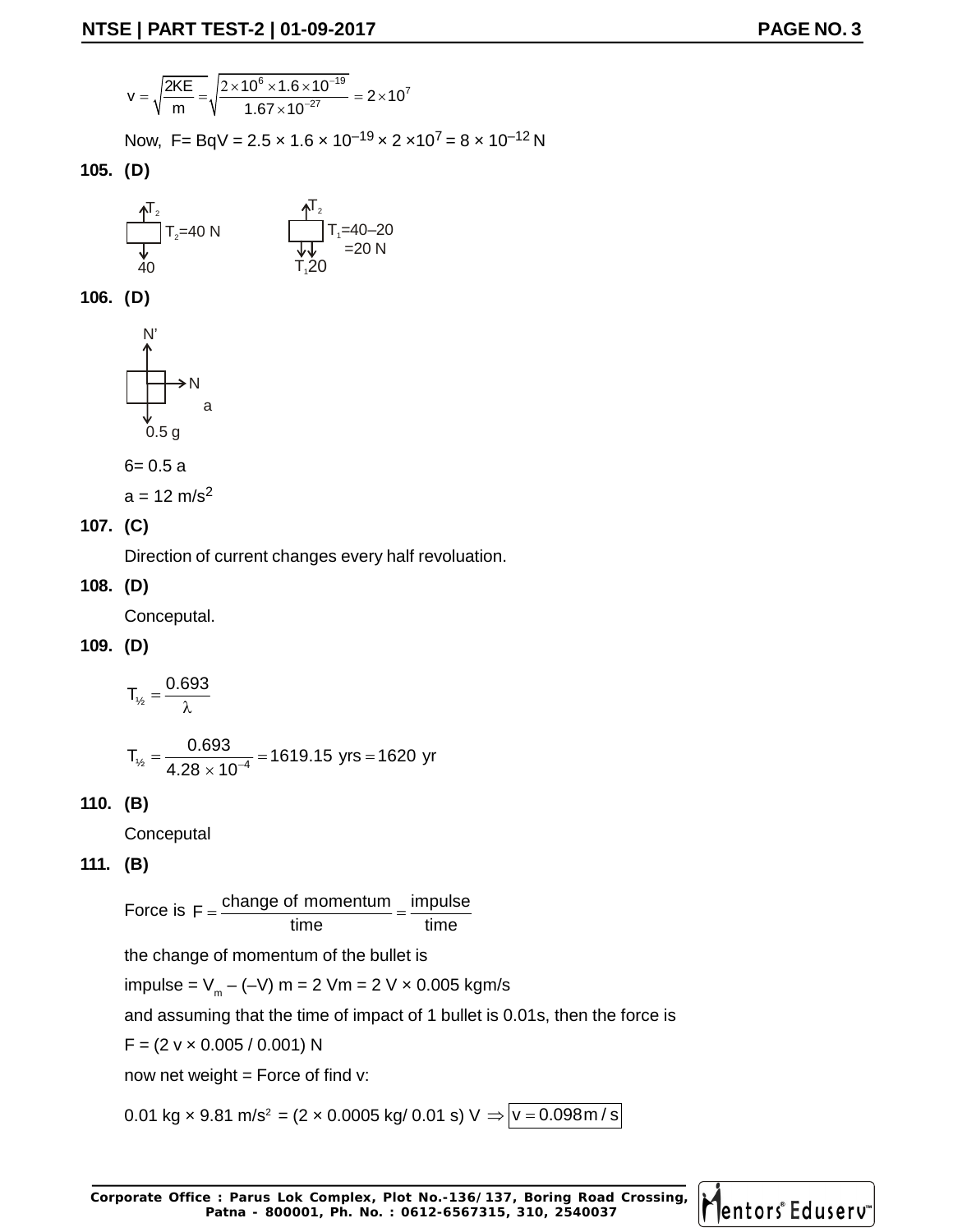#### **112. (C)**

$$
F = \frac{PART TEST - 2 | 01 - 09 - 2017}{r} = \frac{m(V^{2})^{2}}{R} = m\omega^{2}R = 100 \times 10^{-3} \times \left(2\pi \times \frac{200}{60}\right)^{2} \times 2
$$
  
= 0.1 × 4 $\pi^{2}$  ×  $\frac{400}{36}$  × 2 = 89.42 N  
(C)  
(C)  
(D)  
(D)  
(E)  
20180 = H<sub>2</sub> S<sub>2</sub> O<sub>7</sub>.

$$
= 0.1 \times 4\pi^2 \times \frac{400}{36} \times 2 = 89.42 \text{N}
$$

**113. (C)**

**114. (C)**

Oleum =  $H_2 S_2 O_7$ .

**115. (A)**

Acidic solvents are those who donate proton.

#### **116. (D)**

Formula of perchloric acid =  $HClO<sub>4</sub>$ 

O. S of Cl =  $1 + x + -8 = 0$ 

$$
x = +7
$$

#### **117. (A)**

Oxidation state of phosphorous vary from

(+ valence shell  $e^-$ ) to (valence shell  $e^- - 8$ )

 $= + 5$  to  $- 3$ 

#### **118. (B)**

 $H_3PO_3 = 3 + x - 6 = 0$  $x = +3$ 

#### **119. (C)**

For balanced chemical equation.

Cu + 4HNO $_3$   $\rightarrow$  Cu (NO $_3$ ) $_2$  + 2NO $_2$  + 2H $_2$ O

So, the correct answer is  $x = 4$  &  $y = 2$ .

#### **120. (A)**

In a neutrilization reaction, acids & bases combine to form stable salts which is comprised by liberation of energy.

#### **121. (D)**

Statement A is according to Law of conservation of mass. Statement B & C are also true regarding chemical & physical changes.

#### **122. (D)**

All the three statements are correct regarding the chemical reaction.

#### **123. (B)**

Acetic acid is always used for making vinegar in small concentrations.

#### **124. (C)**

 $\mathsf{H}_2$ SO $_4$  combines with CuO to form copper sulphate.

Corporate Office : Parus Lok Complex, Plot No.-136/137, Boring Road Crossing, **Mentors Eduserv Patna - 800001, Ph. No. : 0612-6567315, 310, 2540037**

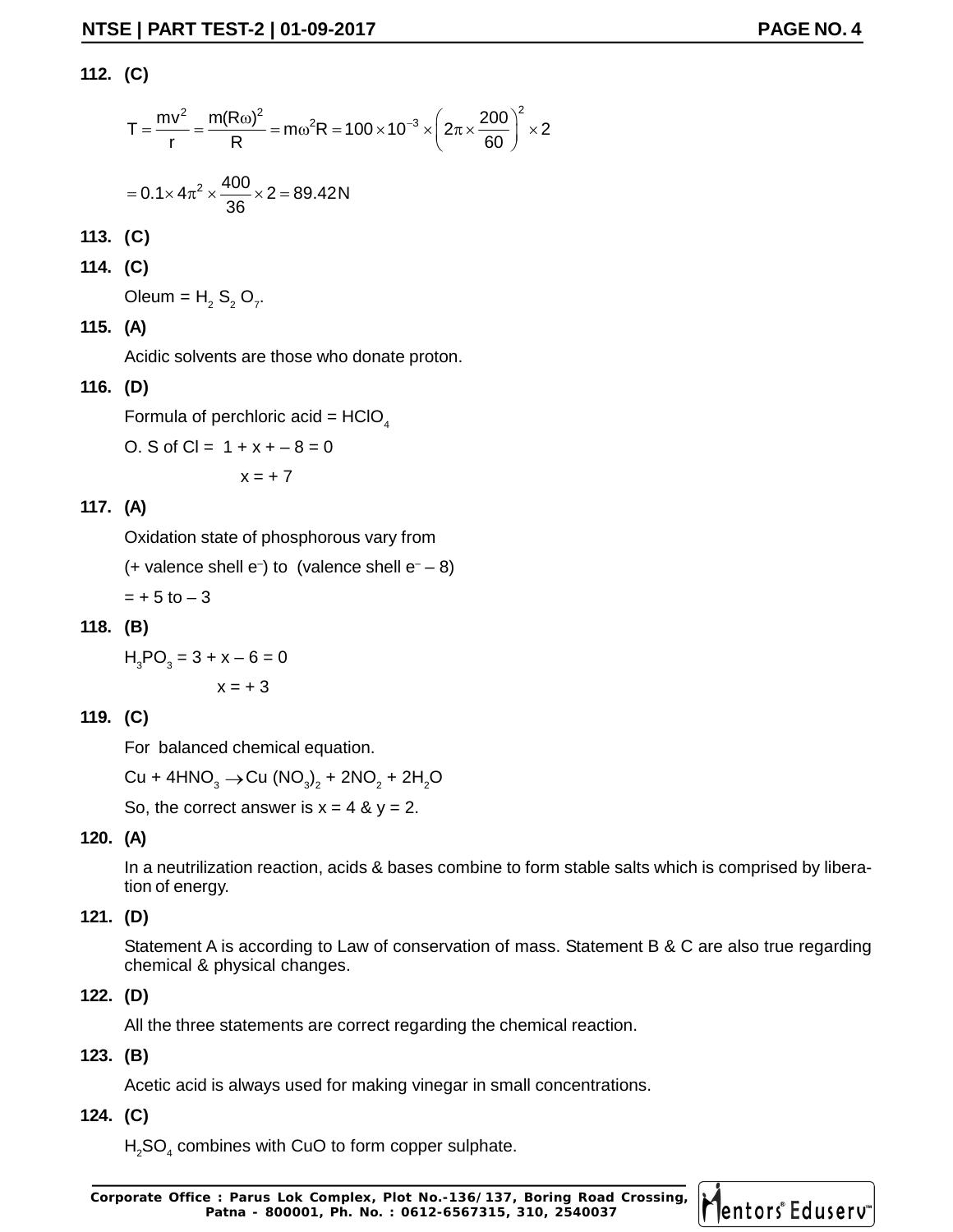#### **125. (B)**

NH<sub>4</sub>OH has the lowest pH value among all bases.

#### **126. (B)**

Refer reactivity series.

- **127. (A)**
- 128. (B)
- **129. (C)**
- **130. (C)**

The sensory nerves from the receptors brings the signal to spinal cord and motor nerves takes the message from spinal cord to the respective muscles.

**131. (B)**

Acetylocholine is a neurotransmitter involved in stimulatory neuro-transmission.

- **132. (A)**
- **133. (C)**

**134. (A)**

- **135. (D)**
- **136. (D)**
- **137. (B)**
- **138. (B)**

**139. (A)**

- **140. (A)**
- **141. (A)**

| (C)                                                                                                                                                 |
|-----------------------------------------------------------------------------------------------------------------------------------------------------|
| At axonal end chemical signal forms as a result of the involvement of neurotransmitters at synapse.                                                 |
| (A)                                                                                                                                                 |
| Average weight of an adult human brain is 1350 g (in the range 1250 to 1400g)                                                                       |
| (D)                                                                                                                                                 |
| (D)                                                                                                                                                 |
| (B)                                                                                                                                                 |
| (B)                                                                                                                                                 |
| Tendons are example of dense regular connective tissue which connects bone to muscles.                                                              |
| (A)                                                                                                                                                 |
| Spongy parenchyma are also called as spongy mesophyll and has many spaces in between the cells<br>its main function is storage of food.             |
| (A)                                                                                                                                                 |
| (A)                                                                                                                                                 |
| $AD = AE$<br>(1)                                                                                                                                    |
| (II)<br>$\alpha + 2\beta = 180$                                                                                                                     |
| By ASA criteria                                                                                                                                     |
| $\Delta ABD \cong \Delta ACE$<br>$2y+3$<br>43                                                                                                       |
| 180-<br>$180 - \beta$                                                                                                                               |
| $\frac{AB}{AC} = \frac{BD}{CE} = \frac{AD}{AE}$<br>10<br>B                                                                                          |
| $\frac{2y+3}{43} = \frac{10}{x-1} = \frac{1}{1}$                                                                                                    |
| $2y + 3 = 43 \Rightarrow 2y = 40 \Rightarrow  y = 20$<br>$\Rightarrow$ x - 1 = 10 $\Rightarrow$ $\vert$ x = 11                                      |
| $\therefore$ Option (A) is correct                                                                                                                  |
|                                                                                                                                                     |
| oorate Office: Parus Lok Complex, Plot No.-136/137, Boring Road Crossing,<br>Mentors Eduserv<br>Patna - 800001, Ph. No.: 0612-6567315, 310, 2540037 |



$$
+3 = 43 \Rightarrow 2y = 40 \Rightarrow y = 20
$$

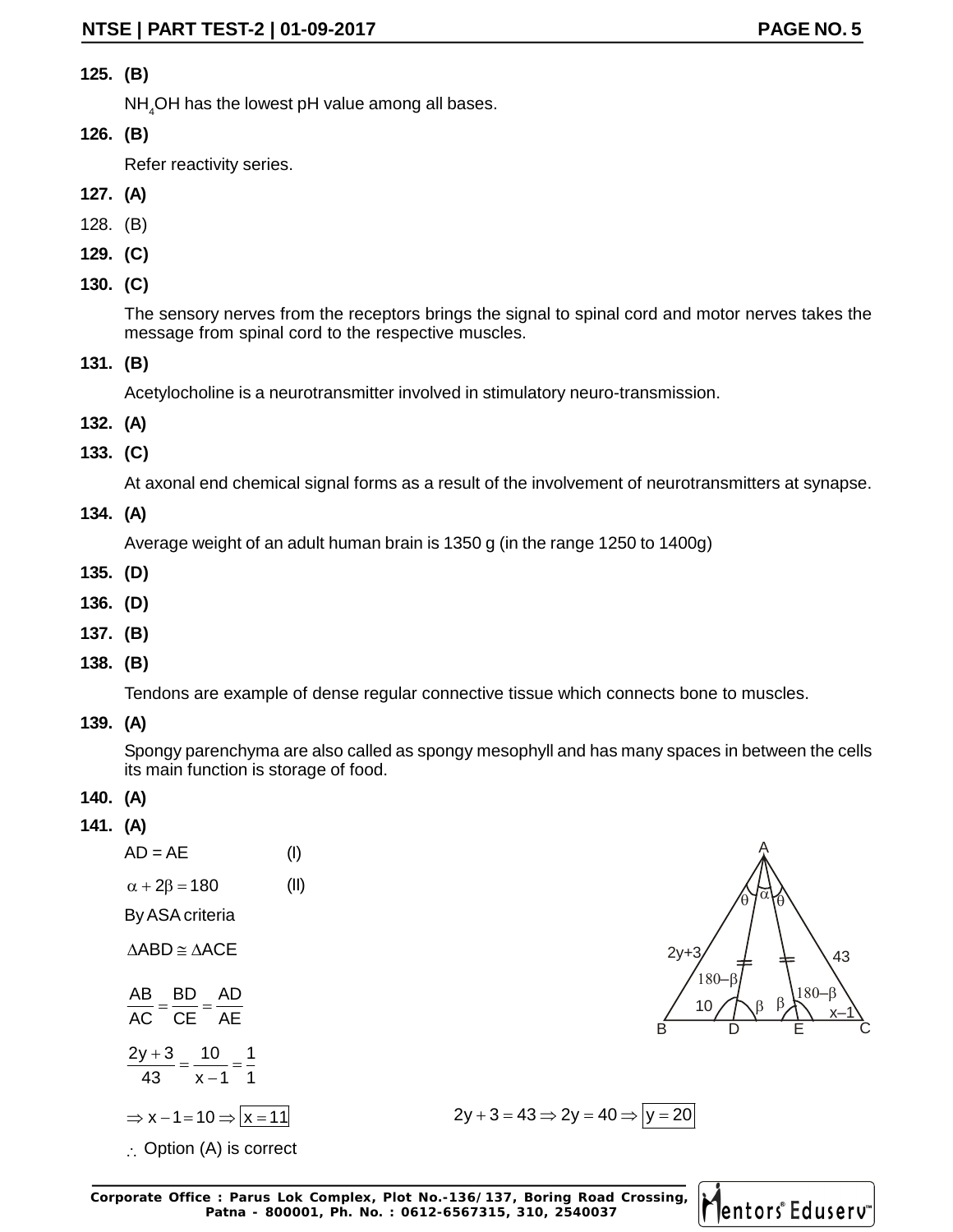#### **142. (D)**

In AOQS

 $40 + 60 + y = 180$ 

$$
y=80^\circ
$$

 $\therefore$  Option (D) is correct

#### **143. (B)**

 $x^2 + 4^x = 24$ **E | PART TEST-2 | 01-09-2017**<br>
(D)<br>
In ∆OQS<br>
40 + 60 + y=180<br>  $y = 80^\circ$ <br>
∴ Option (D) is correct<br>
(B)<br>
4<sup>x</sup> -  $\frac{4^x}{4} = 24$  Let 4x = y<br>
⇒ y -  $\frac{y}{4} = 24$  ⇒  $\frac{3y}{4} = 24$ <br>
⇒ y =  $\frac{24 \times 4}{3} = 32$  ∴ 4<sup>x</sup> = 32  $\frac{1}{4}$  and  $\frac{1}{4}$ **PART TEST-2 | 01-09-2017**<br>
(NOQS<br>
+ 60 + y=180<br>
= 80°<br>
Option (D) is correct<br>
<br>
<br>
y -  $\frac{4^x}{4} = 24$  Let 4x = y<br>
<br>  $y - \frac{y}{4} = 24$   $\Rightarrow \frac{3y}{4} = 24$  $\Rightarrow$  y  $-\frac{y}{4} = 24$   $\Rightarrow \frac{3y}{4} = 24$ **PART TEST-2 | 01-09-2017**<br>
0QS<br>
+ 60 + y=180<br>
<br>
<br>
Dption (D) is correct<br>  $-\frac{4^{x}}{4} = 24$  Let 4x = y<br>  $y - \frac{y}{4} = 24$   $\Rightarrow \frac{3y}{4} = 24$ <br>  $y = \frac{24 \times 4}{3} = 32$   $\therefore 4^{x} = 32$ <br>  $x = 2^{5}$   $2x = 5$   $\Rightarrow x = \frac{5}{2}$  $\frac{y}{4} = 24$   $\Rightarrow \frac{3y}{4} = 24$ ART TEST-2 | 01-09-2017<br>
DQS<br>
60 + y=180<br>  $\frac{30^{\circ}}{10^{10}}$ <br>  $\frac{30^{\circ}}{10^{10}}$ <br>  $\frac{4^x}{4} = 24$ <br>
Let 4x = y<br>  $-\frac{y}{4} = 24$ <br>  $\Rightarrow \frac{3y}{4} = 24$ <br>  $\Rightarrow \frac{3y}{4} = 24$ <br>  $\Rightarrow 4^x = 32$ <br>  $\therefore 4^x = 32$  $= 24$  $\Rightarrow$  y =  $\frac{ }{3}$  = 32  $\therefore$  4<sup>x</sup> = 32 00 <br>  $+ 60 + y=180$ <br>  $\overline{80^\circ}$ <br>
Dption (D) is correct<br>  $-\frac{4^x}{4} = 24$  Let  $4x = y$ <br>  $y - \frac{y}{4} = 24$   $\Rightarrow \frac{3y}{4} = 24$ <br>  $y = \frac{24 \times 4}{3} = 32$   $\therefore 4^x = 32$ <br>  $x = 2^5$   $2x = 5 \Rightarrow x = \frac{5}{2}$ <br>  $y^2 = (5)^{5/4} = \sqrt{5^5} = 25\sqrt{5}$  $\times$  4 22  $\times$  22  $\times$ **ART TEST-2 | 01-09-2017**<br> **PAGE M**<br>
60 + y=180<br>
<br>
30°<br>
x (x)<br>
x (x)<br>
x (x)<br>
x (x)<br>
x (x)<br>
x (x)<br>
x (x)<br>
x (x)<br>
x (x)<br>
x (x)<br>
x (x)<br>
x (x)<br>
x (x)<br>
x (x)<br>
x (x)<br>
x (x)<br>
x (x)<br>
x (x)<br>
x (x)<br>
x (x)<br>
x (x)<br>
x (x)<br>
x (x)<br>
x<br>
x 1 AOQS<br>
A0 + 60 + y=180<br>
(y=80°)<br>
∴ Option (D) is correct<br>
(B)<br>
4' -  $\frac{4^x}{4} = 24$  Let  $4x = y$ <br>
⇒  $y - \frac{y}{4} = 24$   $\Rightarrow \frac{3y}{4} = 24$ <br>
⇒  $y = \frac{24 \times 4}{3} = 32$  ∴  $4^x = 32$ <br>
∴  $2^x = 2^5$   $2x = 5$   $\Rightarrow x = \frac{5}{2}$ <br>
(2x)<sup>2</sup> = (5)<sup>5</sup>  $5<sub>5</sub>$ ∴  $2^x = 2^5$  2x = 5 ⇒ x =  $\frac{5}{2}$ 2 and 2 and 2 and 2 and 2 and 2 and 2 and 2 and 2 and 2 and 2 and 2 and 2 and 2 and 2 and 2 and 2 and 2 and 2  $=\frac{6}{5}$ 40 + 60 + y=180<br>  $\frac{y = 80^\circ}{2}$ <br>  $\therefore$  Option (D) is correct<br>
(B)<br>
4<sup>x</sup> -  $\frac{4^x}{4} = 24$ <br>
Let 4x = y<br>  $\Rightarrow y - \frac{y}{4} = 24$ <br>
Let 4x = y<br>  $\Rightarrow y - \frac{y}{4} = 24$ <br>  $\Rightarrow y = \frac{24 \times 4}{3} = 32$ <br>  $\therefore 4^x = 32$ <br>  $\therefore 2^x = 2^5$ <br>  $2 \times 5 = 5$ <br> 2. Option (D) is correct<br>
(B)<br>
4<sup>x</sup> -  $\frac{4^x}{4} = 24$  Let 4x = y<br>
⇒  $y - \frac{y}{4} = 24$  Let 4x = y<br>
⇒  $y = \frac{24 \times 4}{3} = 32$  ∴ 4<sup>x</sup> = 32<br>
∴ 2<sup>x</sup> = 2<sup>6</sup> 2x = 5 ⇒ x =  $\frac{5}{2}$ <br>  $(2x)^2 = (5)^{5/4} = \sqrt{5^5} = 25\sqrt{5}$ <br>
(B)<br>  $2\pi r = 220$  $4^{x} - \frac{4^{x}}{4} = 24$  Let 4x = y<br>
⇒  $y - \frac{y}{4} = 24$  ⇒  $\frac{3y}{4} = 24$ <br>
⇒  $y = \frac{24 \times 4}{3} = 32$  ∴  $4^{x} = 32$ <br>
∴  $2^{x} = 2^{5}$  2x = 5 ⇒  $x = \frac{5}{2}$ <br>  $(2x)^{2} = (5)^{5/4} = \sqrt{5^{5}} = 25\sqrt{5}$ <br>
(B)<br>
2x = 5 ⇒  $x = \frac{5}{2}$ <br>
(D)<br>
2x = 22  $\frac{4}{4} = 24$  Let 4x = y<br>  $y - \frac{y}{4} = 24$   $\Rightarrow \frac{3y}{4} = 24$ <br>  $y = \frac{24 \times 4}{3} = 32$   $\therefore 4^{x} = 32$ <br>  $y = 2^{5}$   $2x = 5$   $\Rightarrow x = \frac{5}{2}$ <br>  $z = (5)^{5/4} = \sqrt{5^{5}} = 25\sqrt{5}$ <br>  $z = 220$ <br>  $\frac{220}{2A} = \frac{220}{2} \times \frac{7}{22} = 35$  cm<br>  $2r = 70$ <br> 3)<br>  $x - \frac{4^x}{4} = 24$ <br>  $\Rightarrow y - \frac{y}{4} = 24$ <br>  $\Rightarrow \frac{3y}{4} = 24$ <br>  $\Rightarrow y = \frac{24 \times 4}{3} = 32$ <br>  $\therefore 4^x = 32$ <br>  $2^x = 2^6$ <br>  $2x = 5 \Rightarrow x = \frac{5}{2}$ <br>  $\Rightarrow x^2 = \frac{5}{2}$ <br>  $\Rightarrow x^2 = \frac{20}{2} \Rightarrow x^2 = 25\sqrt{5}$ <br>
3)<br>  $\Rightarrow \pi r = 220$ <br>  $\Rightarrow \frac{220}{2A} = \frac{220}{2}$ 4 4 4<br>
⇒  $y = \frac{24 \times 4}{3} = 32$  ∴  $4^x = 32$ <br>
∴  $2^x = 2^0$  2x = 5 ⇒  $x - \frac{5}{2}$ <br>
(2x)<sup>2</sup> = (5)<sup>6/4</sup> =  $\sqrt{5^2} = 25\sqrt{5}$ <br>
(B)<br>
2x = 220<br>  $r = \frac{220}{24} = \frac{220}{2} \times \frac{7}{22} = 35$  cm<br>  $d = 2r = 70$ <br>
Area of square of ABCD = 1⁄2 :.  $2^{x} = 2^{5}$  <br>  $2x = 5$   $\Rightarrow x = \frac{5}{2}$ <br>  $(2x)^{2} = (5)^{5/4} = \sqrt{5^{5}} = 25\sqrt{5}$ <br> **(B)**<br>  $x = 220$ <br>  $x = \frac{220}{2A} = \frac{220}{2} \times \frac{7}{22} = 35 \text{ cm}$ <br>  $d = 2r = 70$ <br>
Area of square of ABCD = 1/2  $d^{2} = \frac{1}{2} \times 70 \times 70 = 2450 \text{ cm}^{2}$ 

#### **144. (B)**

$$
r = \frac{220}{2A} = \frac{220}{2} \times \frac{7}{22} = 35 \text{ cr}
$$
  
d = 2r = 70

Area of square of ABCD =  $\frac{1}{2}$  d<sup>2</sup> =  $\frac{1}{2}$  × 70 × 70 = 2450 cm<sup>2</sup>

#### **145. (C)**

Area rectangle  $\Box$  ABC

$$
A_1 = \ell \times b
$$

If dimension increase 100 %

$$
\therefore AB = 2 \ell \qquad BC = rb
$$

$$
A_2 = \text{Area of } \Box \text{ABC} = 4 \ell \text{ b}
$$

(C)  
\nArea rectangle ∐ ABC  
\nA<sub>1</sub> = l × b  
\nIf dimension increase 100 %  
\n∴ AB = 2 l BC = rb  
\nA<sub>2</sub> = Area of ∎ABC = 4 l b  
\n% charge = 
$$
\frac{A_2 - A_1}{A_1} \times 100 = \frac{4(lb - l b)}{l b} \times 100 = 300\%
$$
\n(C)

**146. (C)**

$$
r = \frac{220}{2A} = \frac{220}{2} \times \frac{7}{22} = 35 \text{ cm}
$$
  
\nd = 2r = 70  
\nArea of square of ABCD =  $\frac{1}{2}$  d<sup>2</sup> =  $\frac{1}{2}$  × 70 × 70 = 2450 cm<sup>2</sup>  
\n(C)  
\nArea rectangle  $\Box$  ABC  
\nA<sub>1</sub> = l × b  
\nIf dimension increase 100 %  
\n $\therefore AB = 2 l$  BC = rb  
\nA<sub>2</sub> = Area of  $\Box ABC = 4 l$  b  
\n% charge =  $\frac{A_2 - A_1}{A_1} \times 100 = \frac{4lb - lb}{l} \times 100 = 300\%$   
\n(C)  
\n $\frac{PA^2}{Pp^2} = \frac{1}{2} \Rightarrow \frac{PA}{PQ} = \frac{1}{\sqrt{2}} - 1 \Rightarrow \frac{PA - PQ}{PQ} = \frac{1 - \sqrt{2}}{\sqrt{2}} - \frac{AQ}{pQ} = \frac{1 - \sqrt{2}}{\sqrt{2}} = \frac{AQ}{PQ} = \frac{\sqrt{2} - 1}{\sqrt{2}}$   
\nFor a total of the *Q* is the same value of the *Q* is the *Q* is the *Q* is the *Q* is the *Q* is the *Q* is the *Q* is the *Q* is the *Q* is the *Q* is the *Q* is the *Q* is the *Q* is the *Q* is the *Q* is the *Q* is the *Q* is the *Q* is the *Q* is the *Q* is the *Q* is the *Q* is the *Q* is the *Q* is the *Q* is the *Q* is the *Q* is the *Q* is the *Q* is the *Q* is the *Q* is the *Q* is the *Q* is the *Q* is the *Q* is the *Q* is the *Q* is the *Q*

**Corporate Office : Parus Lok Complex, Plot No.-136/137, Boring Road Crossing, Patna - 800001, Ph. No. : 0612-6567315, 310, 2540037**



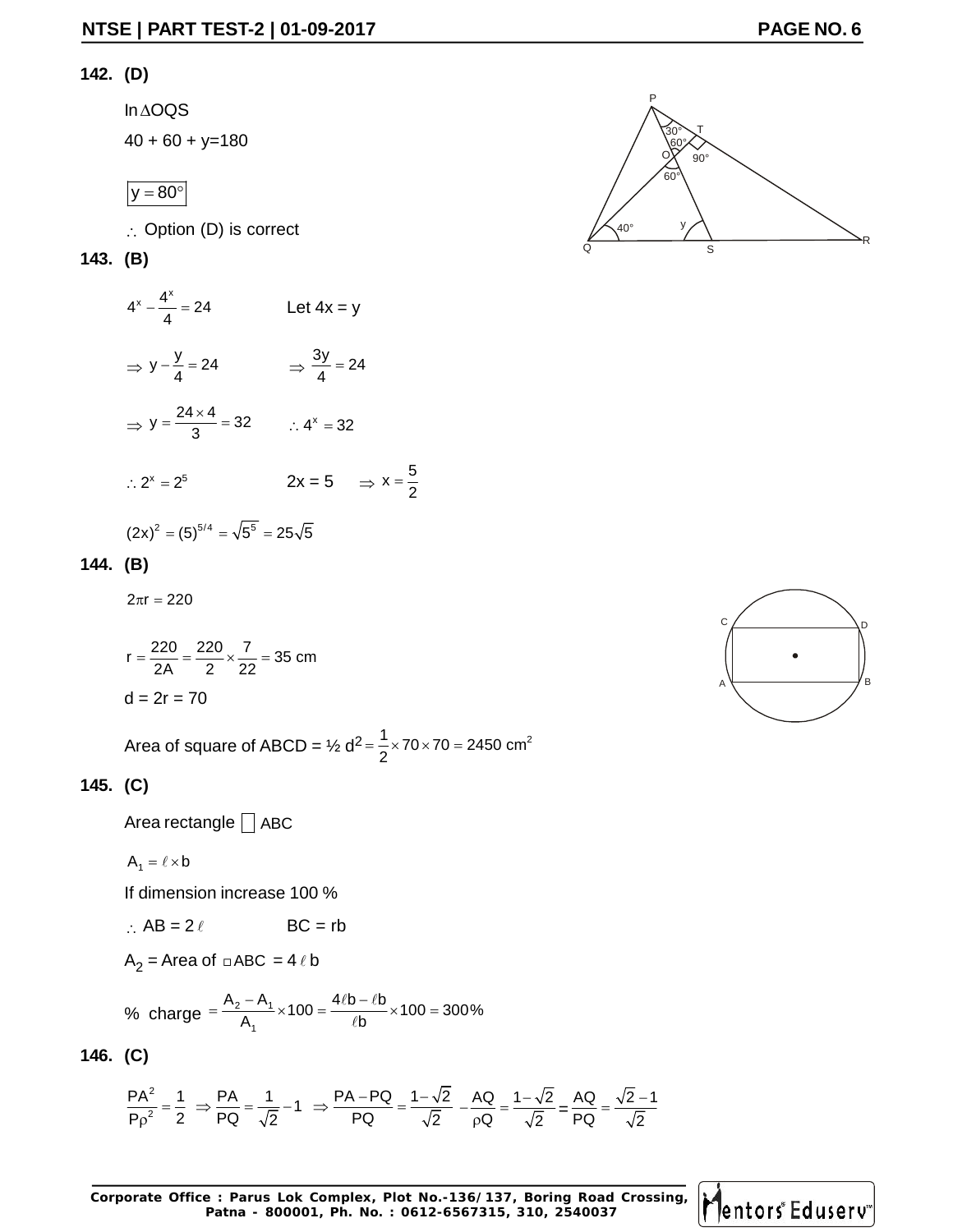#### **147. (C)**

Given  $AB \times AC = 409.6$ BE × CF =202.5 Now

E | PART TEST-2 | 01-09-2017  
\n(C)  
\nGiven AB x AC= 409.6  
\nBE x CF =202.5  
\nNow  
\nArea of 
$$
\triangle ABC = \frac{1}{2} \times AD \times BC = \frac{1}{2} \times AC \times BE = \frac{1}{2} \times AB \times CF
$$
  
\n(i) (ii) (iii)  
\noperating (ii) x (iii) we get  
\n(Area of  $\triangle ABC$ )<sup>2</sup> =  $\frac{1}{4}$ (AB x AC x BE x CF)

operating (ii)  $\times$  (iii) we get

E [PART TEST-2 [01-09-2017  
\n(C)  
\nG)   
\nBEx CF = 202.5  
\nNow  
\nArea of 
$$
\triangle ABC = \frac{1}{2} \times AD \times BC = \frac{1}{2} \times AC \times BE = \frac{1}{2} \times AB \times CF
$$
  
\n(i) (ii) (iii)  
\noperating (ii) x (iii) we get  
\n(Area of  $\triangle ABC$ )<sup>2</sup> =  $\frac{1}{4}$  (AB x AC x BE x CF)  
\n $\Rightarrow$  Area of  $\triangle ABC = \sqrt{\frac{1}{4} \times 409.6 \times 202.5}$   
\n $\Rightarrow \frac{1}{2} \times AD \times BC = \frac{1}{2} \times \frac{64 \times 45}{10}$   
\n $\Rightarrow AD \times BC = \frac{64 \times 45}{10} = 288$  Ans.  
\n(C)  
\nAB = BC = CA (Given)  
\n10 AABD, AB<sup>2</sup> = AD<sup>2</sup> + BD<sup>2</sup>  
\n11 AABD, AB<sup>2</sup> = AD<sup>2</sup> + BD<sup>2</sup>  
\n12 ABCD, AC<sup>2</sup> = AD<sup>2</sup> + CD<sup>2</sup>  
\n(AIB<sup>2</sup> + AC<sup>2</sup> = 2AD<sup>2</sup> + BD<sup>2</sup>  
\n $\Rightarrow$  2AB<sup>2</sup> = 2AD<sup>2</sup> +  $\frac{1}{2}$ BC<sup>2</sup> $\left(\frac{1}{2} BC\right)^2 + \left(\frac{1}{2} BC\right)^2$   
\n $\Rightarrow \frac{3AB^2}{2} = 2AD^2 - \frac{2AB^2}{2} = 2AD^2 - \frac{2AB^2}{2} = 4AD^2$ 

#### **148. (C)**

$$
AB = BC = CA (Given)
$$
 (i)

$$
BD = CD = \frac{1}{2}BC
$$
 (ii)

In 
$$
\triangle ABD
$$
,  $AB^2 = AD^2 + BD^2$  (iii)

In 
$$
\triangle ACD
$$
,  $AC^2 = AD^2 + CD^2$  (iv)

$$
(II) + (IV)
$$

$$
AB2 + AC2 = 2AD2 + BD2 + CD2
$$

47.18 x B0 = BC = CA (Given)  
\n
$$
BD = CD = \frac{1}{2}BC
$$
\n(ii)  
\n
$$
AD = CD = \frac{1}{2}BC
$$
\n(iii)  
\n
$$
AD = AD = AD^2 + BD^2
$$
\n(ii)  
\n
$$
AD = ACD, AC^2 = AD^2 + BD^2
$$
\n(iiii)  
\n
$$
AD = AC^2 = AD^2 + CD^2
$$
\n(iv)  
\n
$$
AB^2 + AC^2 = 2AD^2 + BD^2 + CD^2
$$
\n
$$
2AB^2 = 2AD^2 + \left(\frac{1}{2}BC\right)^2 + \left(\frac{1}{2}BC\right)^2
$$
\n
$$
2AB^2 = 2AD^2 + \frac{BC^2}{2} \text{ or } 2AB^2 = 2AD^2 + \frac{AB^2}{2}
$$
\n
$$
⇒ \frac{3AB^2}{2} = 2AD^2 \Rightarrow 3AB^2 = 4AD^2
$$
\n
$$
∴ Option (C) is correct
$$

$$
2AB2 = 2AD2 + \frac{BC2}{2} \text{ or } 2AB2 = 2AD2 + \frac{AB2}{2}
$$

$$
\Rightarrow \frac{3AB^2}{2} = 2AD^2 \qquad \Rightarrow 3AB^2 = 4AD^2
$$

 $\therefore$  Option (C) is correct







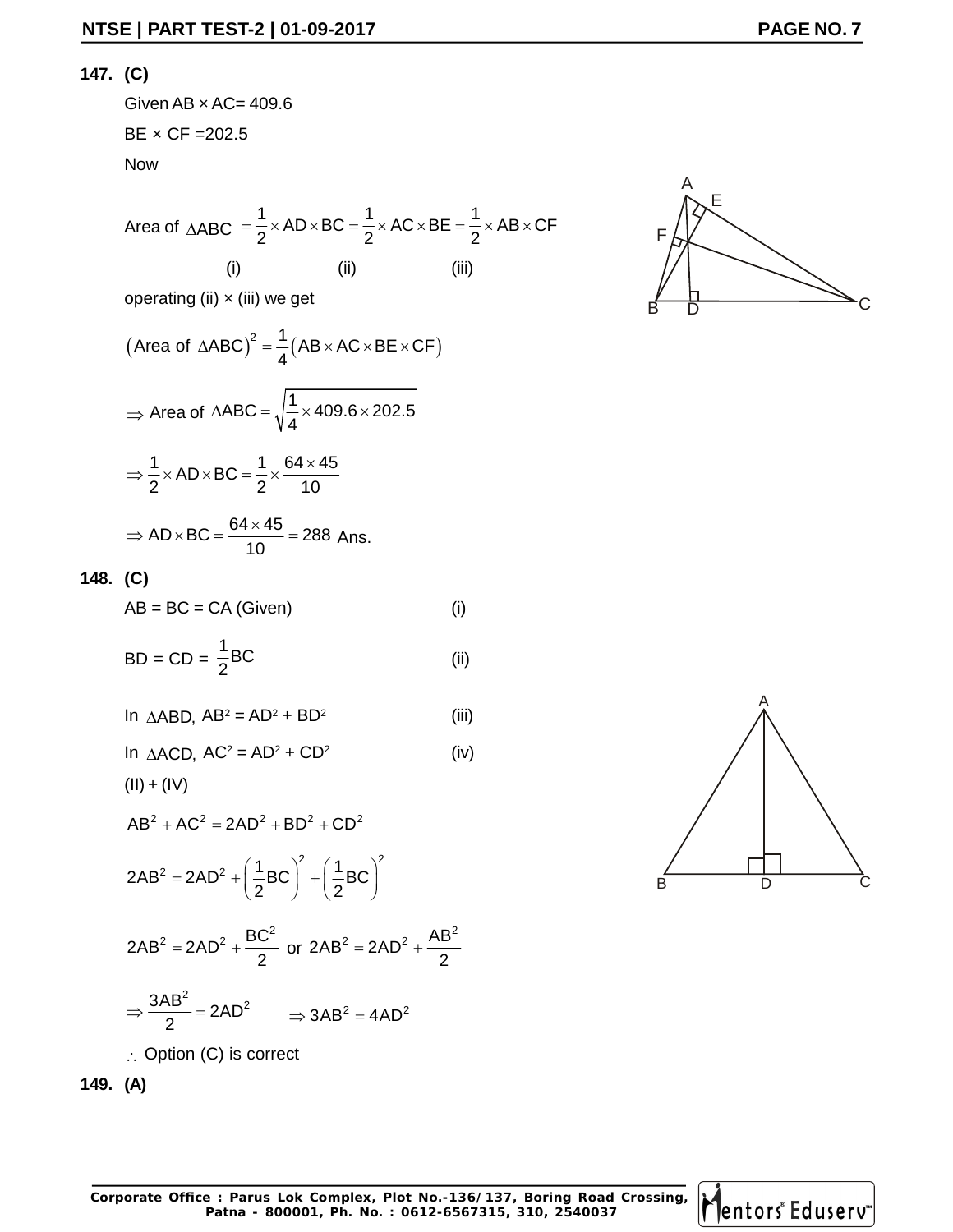#### **150. (A)**

**NTSE | PART TEST-2 | 01-09-2017 PAGE NO. 8**  
\n36. (A)  
\n
$$
\frac{3x-2}{7x-5} = \frac{5x-4}{5x-3}
$$
\n⇒ 20x<sup>2</sup> - 34x + 14 = 0  
\n⇒ 10x<sup>2</sup> - 17x + 7 = 0  
\n⇒ x = 1,  $\frac{7}{10}$   
\nAE = 5 ×  $\frac{7}{10}$  - 4 = 3.5 - 4 = -0.5 < 0 (Not possible)  
\n∴ only x = 1 satisfy.  
\n151. (D)  
\nGiven: diameter|(d) = 40 cm  
\n⇒ Radius(R) = 40/2 = 20 cm  
\nDistance covered in 1 revolution = 2π R =  $\left(2 \times \frac{22}{7} \times 20\right)$ cm =  $\frac{880}{7}$  cm  
\nFor 1 revolution  
\nRequired number of revolutions =  $\left(17600 \times \frac{7}{880}\right)$  = 140  
\n152. (B)  
\n $x^2 + p^2 = Q^2 + x^2 - 2Qx$   
\n $2Qx = Q^2 - p^2$   
\n $\left(x = \frac{Q^2 - p^2}{2Q}\right)$   
\n153. (D)  
\n $2x^2 + xy - 3y^2 + x + ay - 10 = (2x + 3y + b)(x - y - 2)$   
\n⇒  $2x^2 + xy - 3y^2 + x + ay - 10 = 2x^2 - 2xy - 4x + 3xy - 3y^2 - 6y + bx - by - 2b$   
\n⇒  $2x^2 + xy - 3y^2 + x + ay - 10 = 2x^2 - 2xy - 4x + 3xy - 3y^2 - 6y + bx - by - 2b$   
\n⇒  $b - 4 = 1$  ⇒  $b = 5$   
\n $-6 - b = a$   
\n $-6 - 5 = a$  ⇒ - 11

 $-6 - b = a$ 

 $-6 - 5 = a \Rightarrow -11$ 

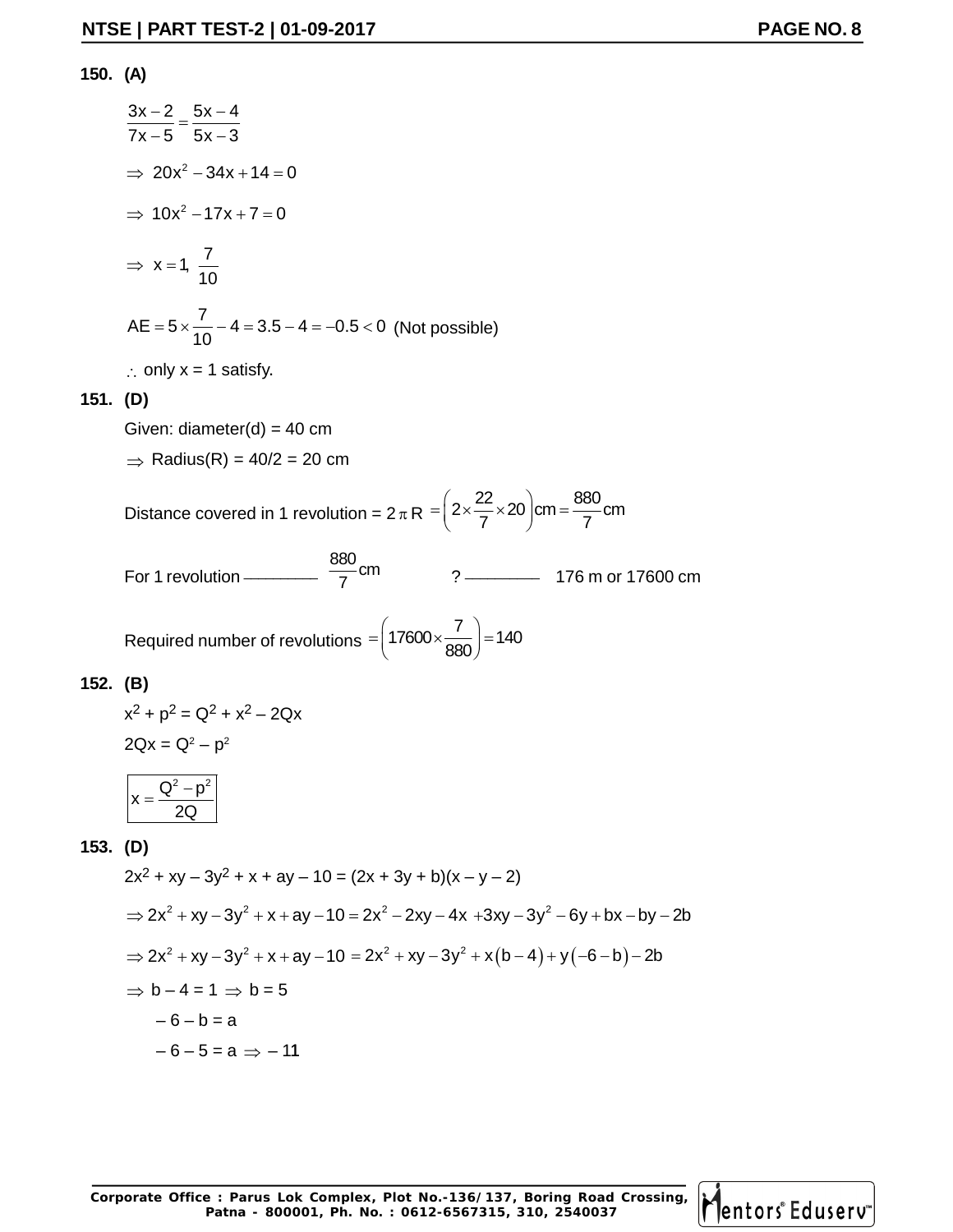#### **154. (A)**

Area of Trapezium =  $\frac{1}{2}$  x distand 1  $\overline{1}$   $\overline{1}$   $\overline{1}$   $\overline{2}$   $\overline{1}$   $\overline{2}$   $\overline{3}$   $\overline{1}$   $\overline{2}$   $\overline{3}$   $\overline{1}$   $\overline{2}$   $\overline{3}$   $\overline{3}$   $\overline{4}$   $\overline{2}$   $\overline{3}$   $\overline{2}$   $\overline{3}$   $\overline{3}$   $\overline{4}$   $\overline{2}$   $\overline{3}$   $\overline{3}$   $\over$  $=\frac{1}{2}$  × distance between || el sides × (Sum of parallel side) 17<br>
ace between || el sides × (Sum of parallel side)<br>
7 + x) × 4<br>
. **PAGE NO. 9**<br>
istance between || el sides x (Sum of parallel side)<br>  $=\frac{1}{2}(7+x)\times 4$ <br>  $7+x$ 

01-09-2017  
\n**PAGE NO. 9**  
\n
$$
\frac{1}{2} \times \text{distance between || el sides} \times \text{(Sum of parallel side)}
$$
\n
$$
24 = \frac{1}{2}(7 + x) \times 4
$$
\n
$$
\frac{48}{4} = 7 + x
$$
\n
$$
\boxed{x = 5}
$$

$$
155. (C)
$$



Area of APCD

$$
\frac{1}{2}\left(\frac{1}{2}+1\right)b=36
$$

 $lb = 48$  cm

$$
A = \frac{1}{2} \times I \cdot b = \frac{48}{2} = 24 \text{ cm}^2
$$

**156. (A)**



 $k/2 = 12$ 

 $k = 24$  cm<sup>2</sup>

Area of ABED <sup>k</sup> <sup>2</sup> k 24 12 36 cm 2 

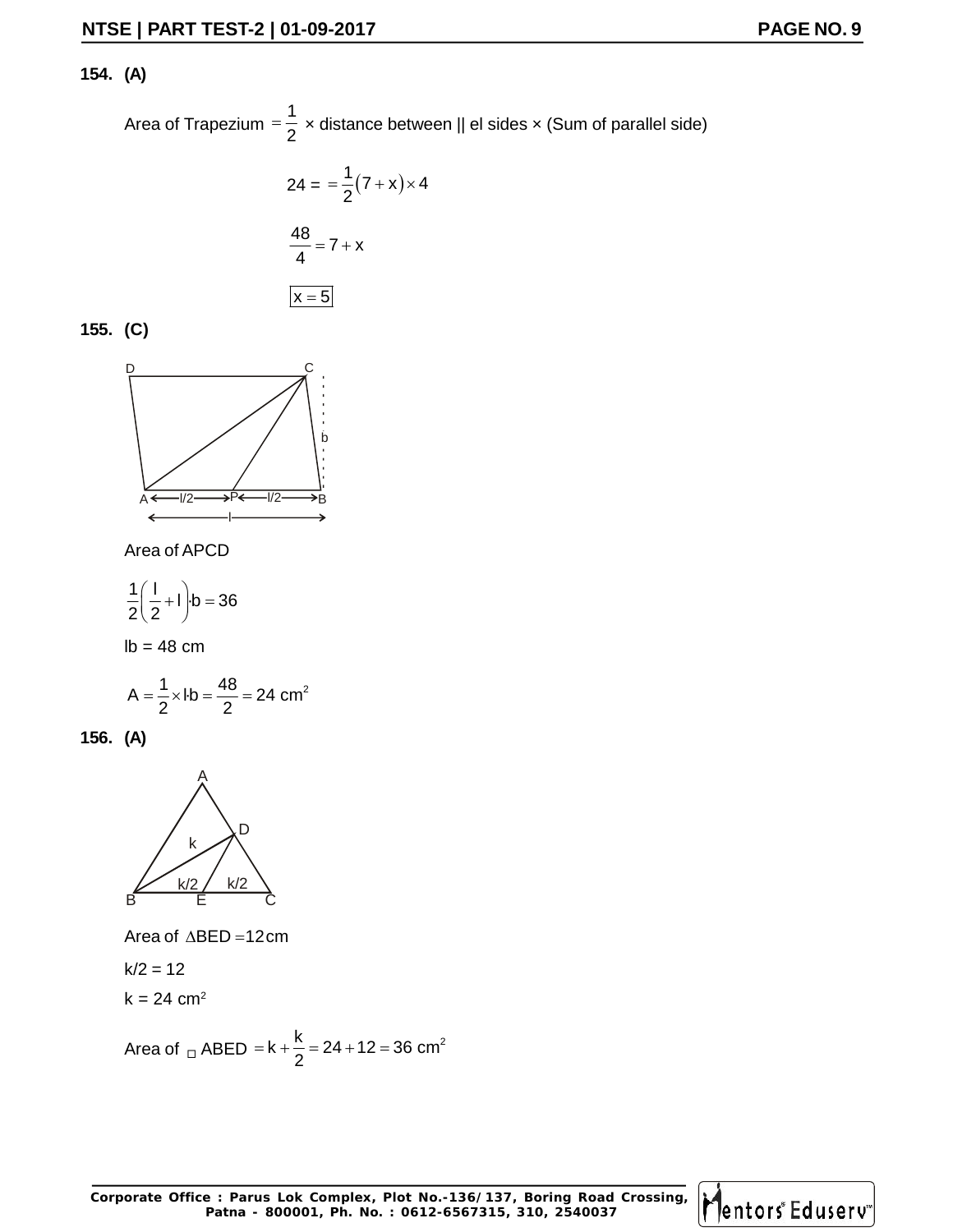#### **157. (C)**



Area of 
$$
\triangle ABC = \frac{\sqrt{3}}{2}x^2
$$

#### **158. (C)**

$$
h = \frac{2x^2}{x} = 2
$$

#### **159. (A)**

|            | в                                                |          |                                                 |          |          |          |          |          |          |
|------------|--------------------------------------------------|----------|-------------------------------------------------|----------|----------|----------|----------|----------|----------|
|            |                                                  |          | Area of $\triangle ABC = \frac{\sqrt{3}}{2}x^2$ |          |          |          |          |          |          |
| 158. (C)   |                                                  |          |                                                 |          |          |          |          |          |          |
|            | Area of square = $x^2$                           |          |                                                 |          |          |          |          |          |          |
|            | Area of $\Delta = \frac{1}{2} \times x \times h$ |          |                                                 |          |          |          |          |          |          |
|            | $x^2 = \frac{1}{2} \times x \times h$            |          |                                                 |          |          |          |          |          |          |
|            | $h = \frac{2x^2}{r} = 2x$                        |          |                                                 |          |          |          |          |          |          |
| 159. (A)   |                                                  |          |                                                 |          |          |          |          |          |          |
|            | $yx^2 + xy^2 = 2xy$                              |          |                                                 |          |          |          |          |          |          |
|            | $xy(y + x) = 2xy$                                |          |                                                 |          |          |          |          |          |          |
|            |                                                  |          | $\overline{ x+y=2 }$ Linear equation            |          |          |          |          |          |          |
| 160. (D)   |                                                  |          |                                                 |          |          |          |          |          |          |
| 161. $(B)$ |                                                  | 162. (B) |                                                 | 163. (C) | 164. (D) |          | 164. (A) | 166. (B) | 167. (D) |
| 168. $(C)$ |                                                  | 169. (B) |                                                 | 170. (A) | 171. (D) | 172. (C) |          | 173. (A) | 174. (C) |
| 175. (C)   |                                                  | 176. (B) |                                                 | 177. (A) | 178. (C) | 179. (B) |          | 180. (D) | 181. (B) |
| 182. (D)   |                                                  | 183. (D) |                                                 | 184. (C) | 185. (C) | 186. (B) |          | 187. (A) | 188. (D) |
| 189. $(C)$ |                                                  | 190. (B) |                                                 | 191. (D) | 192. (B) | 193. (D) |          | 194. (A) | 195. (A) |
| 196. (D)   |                                                  | 197. (B) |                                                 | 198. (B) | 199. (A) | 200. (B) |          |          |          |